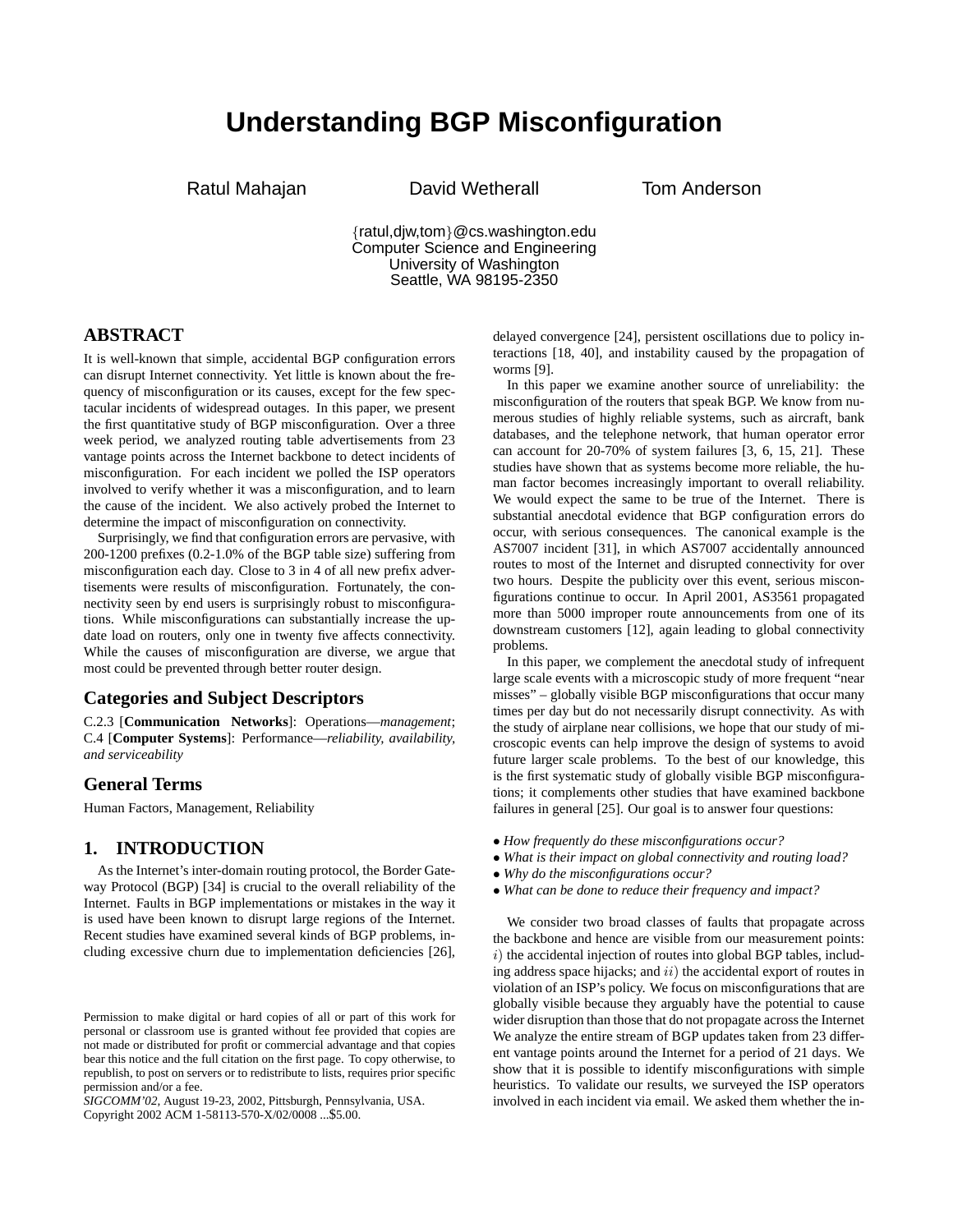

**Figure 1: Border gateway protocol (BGP) network example.**

cident was a misconfiguration and what caused it. We also actively probed the Internet to determine the impact of misconfiguration on connectivity. Our results should be considered a lower bound on the extent of BGP operator error because we do not observe misconfigurations with local effects and our heuristics for identifying global misconfigurations are conservative.

We find that 200-1200 prefixes, equivalent to 0.2-1.0% of the global BGP table size, suffer misconfiguration events each day and that the routing load of these incidents can be substantial. Misconfigurations increased the route update load by at least 10% for 2% of the time, and we observed one 15 minute period for which misconfigurations doubled the load across all of our vantage points. Close to 3 in 4 of the new prefix announcements seen each day are the result of misconfiguration. Despite this, we find connectivity to be surprisingly robust; only 4% of the bad announcements disrupt connectivity.

The causes of misconfiguration we uncover are diverse. In addition to involuntary slips by network operators, errors also result from router initialization bugs and a poor understanding of configuration semantics on the part of operators. Fortunately, as one would expect, a few BGP features are responsible for many of the misconfigurations. We uncovered a potential bug in the software of a major router vendor, now being investigated by the vendor, that is responsible for a large number of accidental insertions during router resets. And we identified a commonly used style for configuring routers that leads to unintended behavior during failures.

Based on our experience with this study, we propose several changes to router and protocol design that would eliminate most of the misconfigurations we observed. For instance, adding transactional semantics for configuration commands, by itself, would eliminate 22% of the accidental route insertions we observed.

The rest of the paper is organized as follows. Section 2 provides a brief background on BGP and router configuration. In Section 3 we specify what kinds of misconfiguration we study, and their impact on the Internet. Section 4 describes the methodology of our study, and Section 5 presents our results. We discuss the causes of misconfiguration in Section 6, and how the problems can be avoided in Section 7. Finally, we present related work and conclusions in Sections 8 and 9 respectively.

# **2. BACKGROUND**

BGP is a path vector routing protocol run between autonomous systems (ASes) in the Internet. As shown in Figure 1, a BGP route announcement consists of a network prefix and a list of ASes:  $(P, [AS_k AS_{k-1} \cdots AS_0])$ . P is the block of IP addresses being announced; the list of ASes, called the *AS-Path*, is the ordered list of ASes traffic to P would traverse. The last AS in the list,  $AS_0$ , is the origin AS, or simply the origin, of the announcement. Each AS exports the routes to its neighbors after adding itself in the front of the received AS-path.

```
router bgp 200
network 192.0.2.0
neighbor 1.1.1.1 remote-as 100
neighbor 4.4.4.4 remote-as 400
neighbor 4.4.4.4 route-map RMAP out
!
route-map RMAP permit 10
match ip-address 1
!
access-list 1 deny 192.0.2.0 0.0.0.255
```
#### **Figure 2: Sample BGP configuration for AS200 in Figure 1.**

BGP is a policy based protocol; each AS chooses among the multiple routes it receives for the same prefix according to its own criteria. An AS can apply policy when exporting a route as well. An AS exports a route to a neighbor only if it is willing to accept and forward traffic to the prefix from that neighbor. For instance, in Figure 1 AS200 chose not to export its route to P to AS400.

BGP routers are individually configured using a configuration script. The script may be generated automatically, but is often written and edited by hand.

Figure 2 shows an example configuration in Cisco format [7] for a router in AS200. The first four lines configure the router to announce the network 192.0.2.0 from AS200, and to peer with two other routers, one in AS100 and another in AS400. In BGP, ASes may filter incoming or outgoing announcements to implement policies such as peering and transit. Filtering can be implemented using prefix filters, access lists, and route maps. Route maps are the most popular form of filtering. With a route map, an AS can specify both a matching filter and a list of actions to be taken upon a match. Actions can include setting various BGP parameters, such as local preference, MED (multi-exit discriminator), and community. In Figure 2, AS200 is configured to prevent announcements for the network 192.0.2.0 from being advertised to AS400.

Using these basic primitives and a few others, an AS can control the flow of announcements between its routers and their BGP peers.

## **3. MISCONFIGURATION**

We define *misconfigurations* to be configuration errors that result in the unintended production or suppression of BGP routing announcements. Our definition includes both *slips* (inadvertent errors) and *mistakes* (design errors) in human factors terminology [33]. It is arguable whether intended but unconventional practices should be considered misconfigurations. For instance, for an extended period of time a major AS in the Internet was intentionally introducing loops in the AS-path to achieve a certain policy objective, a practice that most operators would consider undesirable. However, for the purposes of this paper we focus only on whether the AS intended the behavior. This requires us to verify each potential misconfiguration incident with the AS involved in it, a cumbersome but necessary step in the absence of universally accepted operational practices.

In this paper, we focus on two types of globally visible BGP misconfigurations:

1. **Origin Misconfiguration:** An AS accidentally injects a prefix into the global BGP tables. Examples of origin misconfiguration include  $i$ ) failure to summarize an address space, leading to the injection of one or many more-specific prefixes into the global BGP tables; ii) *hijacks* – announcing part of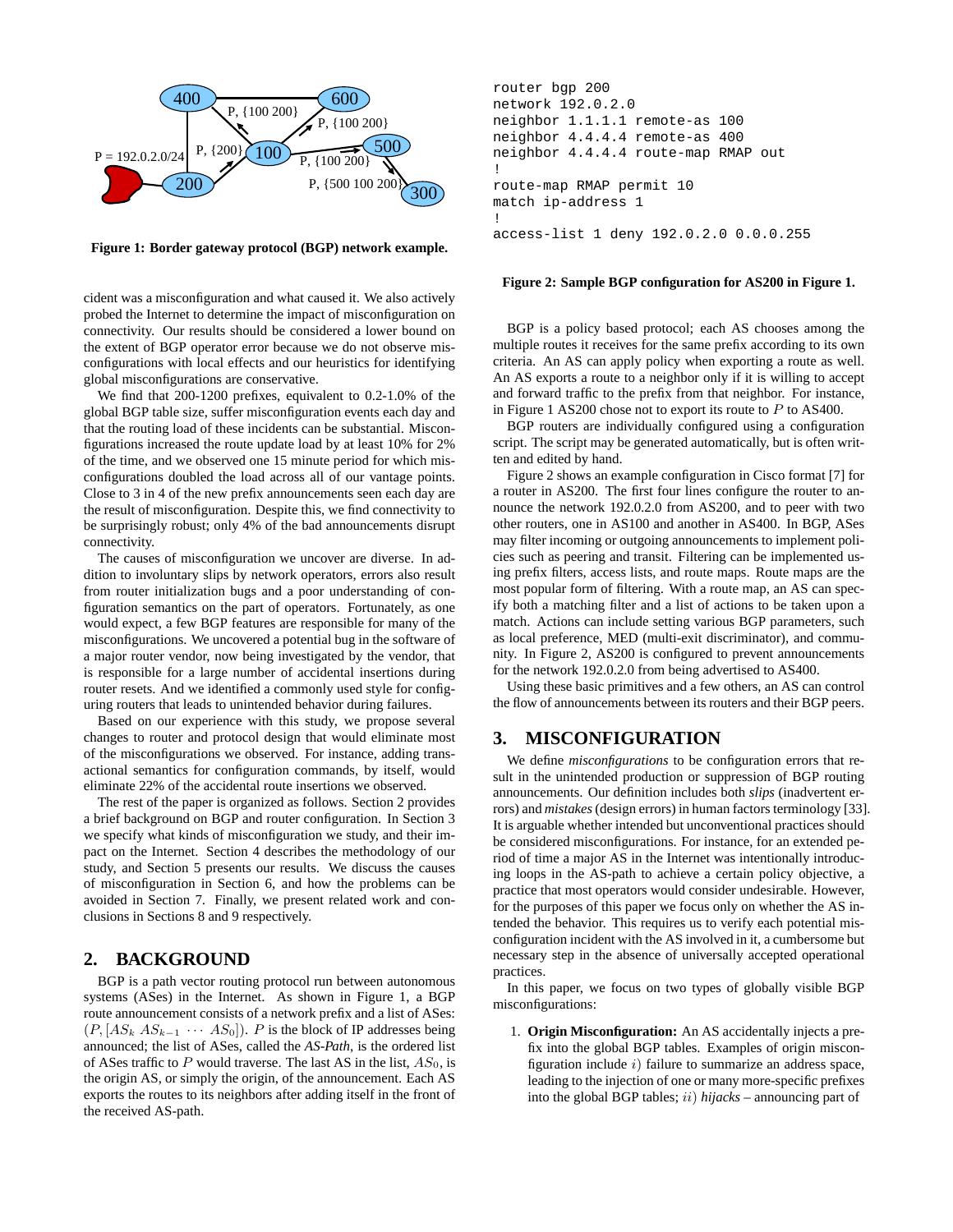someone else's address space; and iii) propagating prefixes meant to stay inside a private network.

2. **Export Misconfiguration:** The AS-path is in violation of the policies of one the ASes in the path, because the router exported a route it should have filtered. For example, in Figure 1 AS 400 could export the route to  $P$  to AS 600 against its policy.

We choose to focus on these global changes because they arguably have the greatest potential to widely disrupt Internet connectivity. Of course, there are other kinds of BGP misconfigurations that are not easily identifiable from observing changes to the global BGP tables. For instance, an AS may accidentally filter out routes it otherwise meant to announce; to a remote observer, this denial-of-service would be indistinguishable from a failure. Similarly, MED misconfigurations will typically be observable only between the participating ASes. A different methodology, such as examining events visible within each AS, would be needed to study the frequency and root causes of these kinds of errors.

The adverse impacts of misconfiguration include:

• **Routing load:** Misconfigurationsincrease routing load by generating unnecessary BGP updates. Many BGP speaking routers are already heavily loaded due to the rapid growth of the Internet [29]; any unnecessary load is a cause of concern in the operations community.

• **Connectivity disruption:** Misconfigurations can disrupt connectivity, either partially (from some parts of the Internet) or globally (from everywhere).

• **Policy violation:** By definition, misconfigurations violate the intended policy of the AS. For example, prefixes can be incorrectly leaked to the entire Internet, routes announced in error can be chosen over intended ones, and transit can be inadvertently provided to other ASes.

# **4. METHODOLOGY**

We use data collected by the RouteViews' [30] new BGP listener, route-views2.oregon-ix.net<sup>1</sup>. At the time of the study, it had 23 peers in 19 different ASes.

Identifying misconfigurations in a stream of BGP updates is not an easy task because misconfigurations have signatures that are similar to those of events such as failures and policy changes. Our analysis is based on the assumption that policy changes typically operate on human time-scales, while changes due to misconfigurations and failures typically last for a much shorter time.

Figure 3 illustrates why the above approach makes sense. It plots the cumulative distribution function (CDF) of the length of time a new route lasted in the BGP table during the month of Nov., 2001. A *new route* is either a new prefix or a new origin for an existing prefix. We see that most new routes either last less than a day or last much longer; 45% of the changes last less than a day while 30% of them lasted more than 7 days. We hypothesize that the former include origin misconfigurations, while the latter are mainly due to policy changes or Internet growth.

Thus, to identify misconfigurations we focus on short-lived changes that last less than a day; the nature of the change depends on the type of misconfiguration, and is described in the following subsections. Some of the short-lived changes that we identify as potential misconfigurations can also be caused by legitimate events. To disambiguate, we use an email survey of operators involved in each



**Figure** 3: **Fraction** of new routes lasting  $\leq x$  days.

|             | Old route          | New route                     |  |
|-------------|--------------------|-------------------------------|--|
| Self deagg- | $a.b.0.0/16$ XYZ   | a.b.c. $0/24$ $X Y Z$         |  |
| regation    |                    |                               |  |
| Related     | a.b.0.0/16 $X Y Z$ | $a.b.0.0/16$ XY               |  |
| origin      |                    | $a.b.0.0/16$ $X Y Z O$        |  |
|             |                    | a.b.c. $0/24$ X Y             |  |
|             |                    | a.b.c. $0/24$ $X$ $Y$ $Z$ $O$ |  |
| Foreign     | a.b.0.0/16 $X Y Z$ | a.b.0.0/16 $X Y O$            |  |
| origin      |                    | a.b.c. $0/24$ X Y O           |  |
|             |                    | e.f.g.h/i $X Y O$             |  |

#### **Table 1: Classification of origin misconfigurations.**

incident. To determine the impact of misconfigurations on connectivity, we also actively probe the Internet.

We arrived at this simple strategy after discovering that other more obvious approaches do not work. For instance, comparing observed routes to those recorded in the Internet routing registries (IRRs) does not work well because of inaccurate or outdated registry information (Section 7.3).

Our study underestimates the extent of misconfiguration in several ways. First, we only consider misconfigurations that last less than a day, as a result of which we miss errors that persist for a longer time. However, Figure 3 shows that increasing this period beyond a day yields diminishing returns. Second, we do not consider all kinds of misconfigurations. Third, we can only observe misconfigurations that reach RouteViews despite filtering and bestpath selection at each hop. For these reasons, our results should be viewed as a lower bound on the extent of BGP misconfiguration.

#### **4.1 Origin Misconfiguration Analysis**

An origin misconfiguration is the unintentional insertion of a route into the global BGP tables. Assuming the operator quickly caught the error, it would show up as a short-lived new route. Note that failures usually have the opposite signature – short-lived route disappearance. We use historical BGP data from the previous day to differentiate between new routes and old routes that reappear due to the end of a failure period. Future BGP updates are then used to determine how long a new route lasted. New routes appearing because of policy changes such as multi-homing, traffic engineering, and provider switch are likely to last longer than those due to misconfiguration. Occasionally, legitimate events such as failures and load balancing can show up as short-lived new routes, but we will see in Section 5.1 that this happens infrequently.

To shed light on the causes of origin misconfiguration, we clas-

<sup>&</sup>lt;sup>1</sup>Even though it has fewer peers, we prefer it over the original listener as it archives all BGP updates and not just snapshots. This is important because most of the misconfigurations that we study last for less than the two hour snapshot interval of the older listener.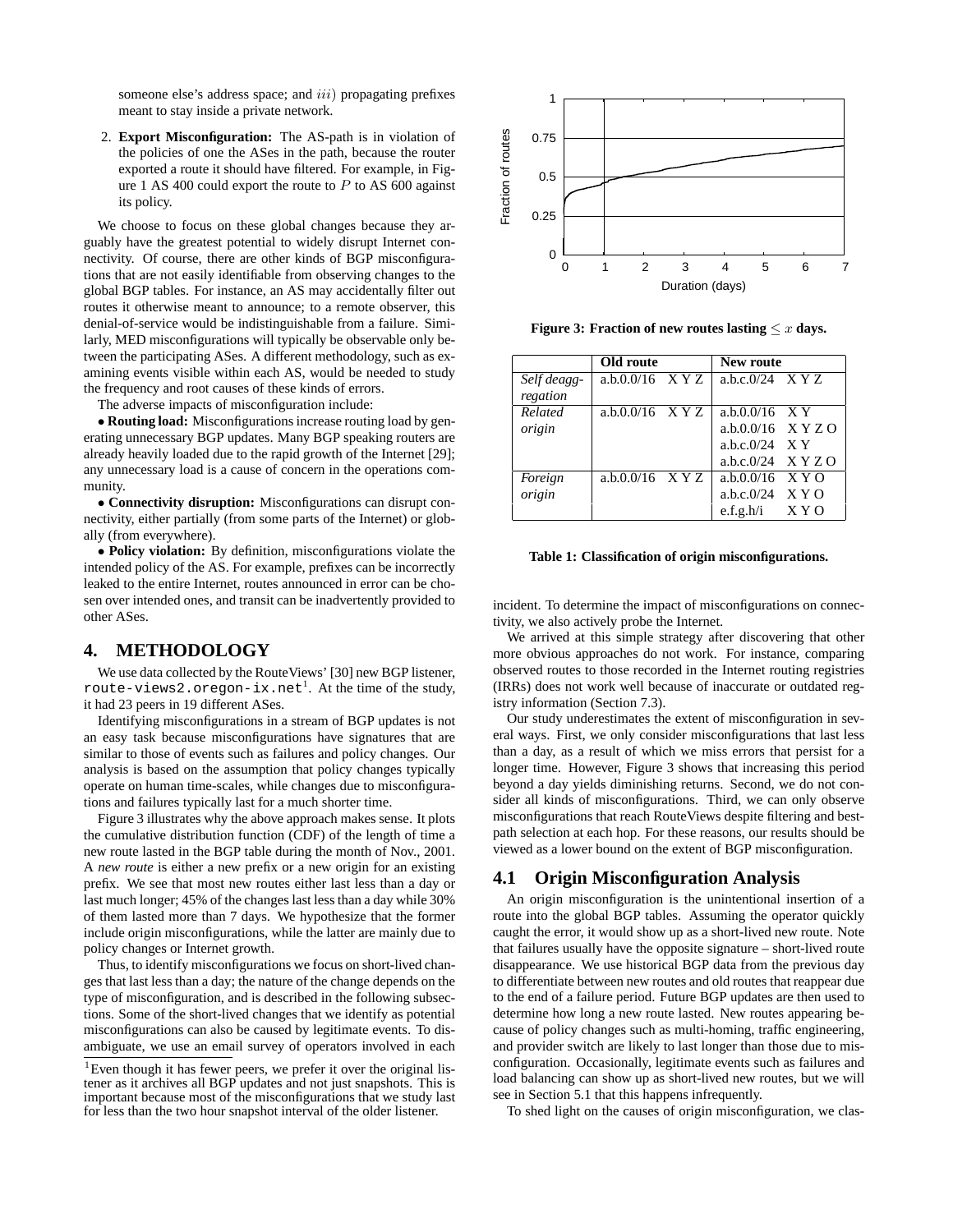| Route export                    | <b>Export policy</b>      |
|---------------------------------|---------------------------|
| Customer $\rightarrow$ Provider | Only routes received from |
|                                 | customers and siblings    |
| Peer $\rightarrow$ Peer         | Only routes received from |
|                                 | customers and siblings    |
| Provider $\rightarrow$ Customer | All routes                |
| $Sibling \rightarrow Sibling$   | All routes                |

**Table 2: Export policies for common commercial relationships. Providers provide transit to customers; peers exchange only traffic that is sourced and sinked by them, their customers or their siblings; and siblings provide mutual transit.**

sify the new routes into various categories based on their relationship with the existing routes, as shown in Table 1. For each category, the table lists the old route and one of the possible new routes. In *self deaggregation*, an origin deaggregates its own prefix. In *related origin*, an existing prefix or its subset is announced by a new origin that appears related to the old origin in that one of the origins appears in the AS-path of the other. In *foreign origin*, a prefix or its subset is advertised by a different origin, and the two origins apparently have no relationship to one another.<sup>2</sup> New routes for prefixes that are neither present in the table nor have a less-specific prefix in the table are also classified as a foreign origin incident.

This classification is based on the likely underlying causes. For instance, it is likely that self-deaggregation incidents are the result of forgetting to aggregate at a router, while foreign origin incidents could be the result of an address space hijack. Similarly, a related origin is more likely to be actually connected to the network than a foreign origin is, though the latter can also be caused by a backup origin that only appears during failures.

## **4.2 Export Misconfiguration Analysis**

An export misconfiguration (or a route leak, in operations parlance) is an inadvertent export of a route to a BGP peer in violation of the exporter's policy. Export policies arise from the commercial relationships between ASes. Table 2 shows common relationships between ASes and the export policies associated with them [14]. An example of an export misconfiguration is an AS exporting a route received from one provider to another, and as a result providing transit between its two providers.

If we knew the relationships between ASes, detecting export misconfigurations would be straightforward. But AS relationships are closely guarded secrets, which complicates identifying these errors. Gao infers these relationships from the BGP tables based on the following observations [14]. First, all valid AS-paths are *valley free*. Treating the provider to customer direction as downward, and siblings and peers at the same level, the *valley free* property means that a route that starts going downwards never goes up again. Second, an AS-path can have at most one peer-to-peer edge, which occurs at the highest point in the path. Third, ASes with more neighbors are more likely to be providers.

Based on the relationships inferred by Gao's algorithm<sup>3</sup> with historical BGP data as input, we identify AS-paths with short-lived subpaths that violate the valley free condition or contain multiple

| <b>Export</b>                                  | <b>Policy violation</b>        |
|------------------------------------------------|--------------------------------|
| $Provider \rightarrow AS \rightarrow Provider$ | Route exported to provider was |
|                                                | imported from a provider       |
| $Provider \rightarrow AS \rightarrow Peer$     | Route exported to peer was     |
|                                                | imported from a provider       |
| $Peer \rightarrow AS \rightarrow Provider$     | Route exported to provider was |
|                                                | imported from a peer           |
| $Pear \rightarrow AS \rightarrow Peer$         | Route exported to peer was     |
|                                                | imported from a peer           |

#### **Table 3: Classification of route export misconfigurations.**

peering edges as probable export misconfigurations. Note that ASpaths observed during failures should still conform to the intended policy

Inferring AS relationships is not a perfect art, and as a result our analysis can miss misconfigurations or identify legitimate ASpaths as misconfigurations. The former leads us to underestimate real misconfigurations, and we will see in Section 5.2 that the latter happens infrequently.

Route export misconfigurations can be categorized as shown in Table 3. In each case, the AS is providing transit to traffic from its provider or peer to its provider or peer. The classification is based on the policy being violated. A route export misconfiguration can also contain siblings; for simplicity, a chain of siblings is considered to be one AS, resulting in the above classification.

## **4.3 Email Survey**

It is not necessary that all the short-lived changes we identify are misconfigurations, though we will see in Section 5 that most of them are in fact misconfigurations. To disambiguate the intentions of the network operator, we conducted an email survey of the network operators involved in each incident using email addresses from the Internet routing registries (IRRs). Each incident report contained the prefix(es), the AS-path(s), and the start time and the duration of the incident. We asked each operator whether the incident was a misconfiguration, whether it caused any connectivity problems, and what caused the short-lived change.

As an aside, inaccurate or stale information in the IRRs caused roughly 30% of the emails to bounce, and caused many of them to reach people who no longer worked at the organization or who were not related to the organization. However, the email survey worked often enough to provide useful data.

# **4.4 Testing Connectivity**

Finally, we implemented a connectivity verifier to determine the extent of disruption due to misconfigurations. The verifier first downloaded the current BGP table from RouteViews. Then for all the suspect routes in the table, it checked if the prefix was reachable from various vantage points in the network. Multiple vantage points are required because BGP misconfigurations can lead to routes being available from some parts of the Internet while not from others, for example, when part of an address space is hijacked. We used public traceroute servers [23] to test for connectivity. Connectivity problems due to misconfiguration cause a prefix to be unreachable from the ASes that use the suspect route for the duration of the misconfiguration. If the prefix becomes reachable when the route disappears, it strongly suggests that the earlier lack of connectivity was due to the misconfiguration. A prefix is considered reachable if we can reach a live host within it. We seeded our databases of otherwise valid responsive IP addresses from Skitter [38], and performed a randomized scan to find a host within a

 $2$ Since we do not have a complete view of the Internet, some related origin instances may be classified as foreign origin; but misclassification should be infrequent given the rich view provided by RouteViews.

<sup>3</sup>We use the version of Gao's algorithm presented in Section 4.2 of the paper [14]; it infers peering relationships along with providercustomer and sibling relationships.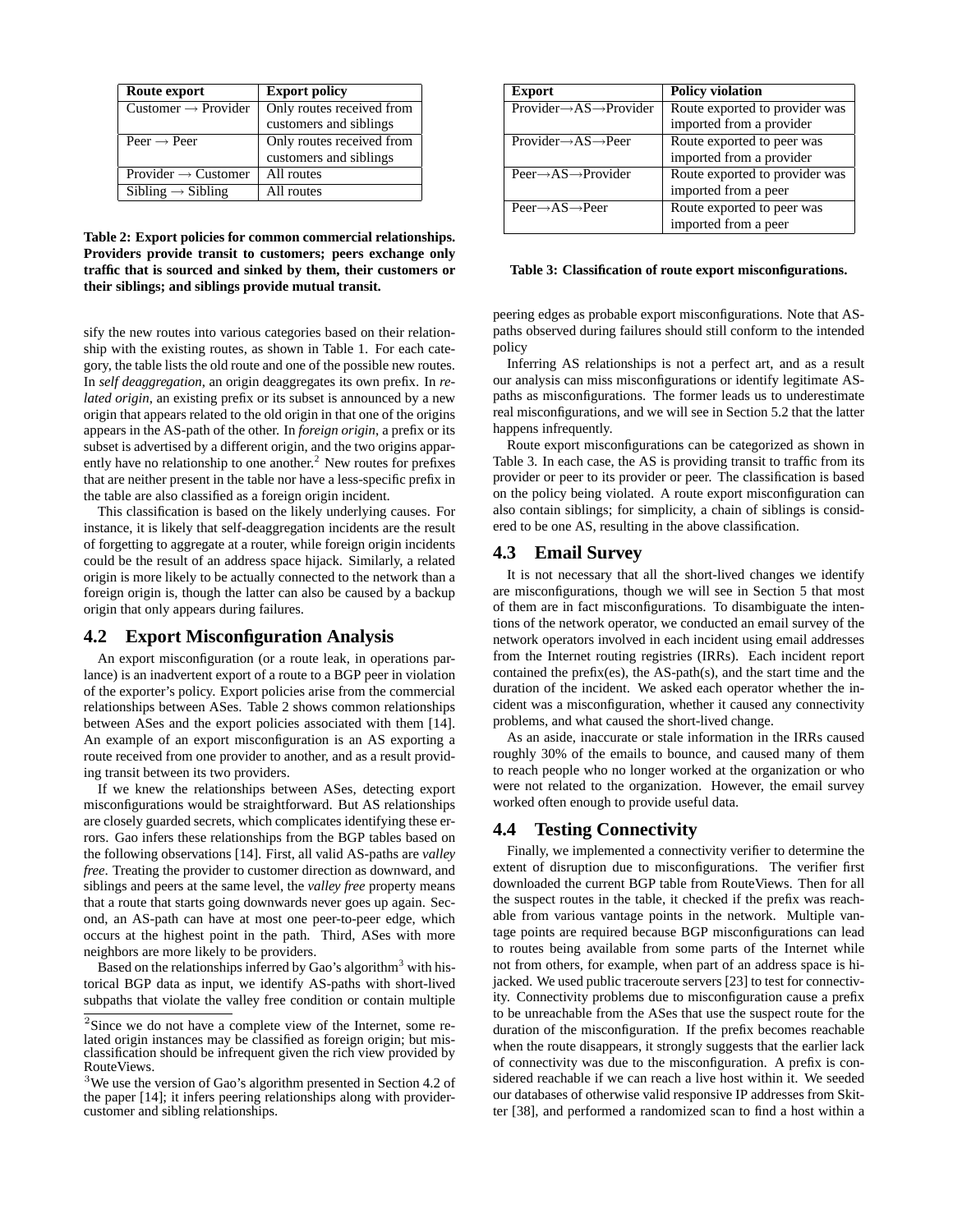

**Figure 4: Probable origin misconfigurations per day.**

prefix we wanted to test.

The test was used as a coarse check to verify the results of the email survey. The verifier will sometimes report connectivity disruption when there is none, for example, due to end host failures, ICMP filtering or convergence delays. To determine the baseline failure rate, we used the results of the test on incidents that were known not to be misconfigurations from the email survey. The reported failure rate of test was adjusted for this baseline failure rate.

# **5. RESULTS**

This section presents the results of our study, collected over a period of 21 days from 26 Dec., 2001 to 15 Jan., 2002. We report on origin misconfigurations in Section 5.1 and on export misconfigurations in Section 5.2. Section 5.3 discusses the impact on routing load.

## **5.1 Origin Misconfiguration**

Figure 4 shows the probable origin misconfigurations (short-lived new routes) seen each day. On average, there are roughly 600 shortlived new routes advertised per day. The variability in the data is striking. From the breakdown, it is clear that most of the contribution comes from self deaggregation. Prefixes from related origin and foreign origin incidents contribute roughly the same, smaller amount.

To analyze the data further, we cluster the misconfigured prefixes into incidents. An *origin misconfiguration incident* is a set of prefixes originated by the same origin AS, whose route appearance and disappearance are closely spaced in time. Prefixes, with the same origin, that appeared within 15 minutes (the worst case BGP convergence time reported in [24]) of each other, and also disappeared within 15 minutes of each other, were counted as part of the same incident. The results are fairly independent of the exact time interval because BGP updates caused by the same event are usually very closely spaced.

Figure 5 shows the number of origin change incidents seen per day. Self deaggregation no longer dominates as it did in the previous graph. This means that while the number of self deaggregation incidents is only slightly higher than that of other types, they contain a much higher number of prefixes per incident.

Table 4 shows the overall results of the email survey. We received useful email responses for nearly 30% of the incidents representing more than half of the short-lived prefixes. While it is



**Figure 5: Probable origin misconfiguration incidents per day.**

hard to accurately comment on the remaining incidents, we believe that they likely follow the same distribution as those for which we had responses. This is because the results from the email responses and active testing for connectivity disruption are in close agreement with each other (Section 5.1.1).

From the aggregate results in the total row of Table 4, we see that most of the short-lived origin changes we were able to classify are indeed the results of misconfiguration. The fraction is as high as 96% for prefixes, and 86% for incidents. If we assume that the fractions in the total column are valid for all the short-lived changes, not just those for which we received useful email responses, roughly 580 (0.96  $\times$   $\frac{12716}{21}$ ) prefixes are affected by origin misconfiguration per day. To put this in perspective, we observed roughly 200 new long-lived routes each day, which means that at least 72% of new routes seen by a router during the day are the result of misconfiguration.

From the breakdown of the origin misconfigurations into various types, we see that the success rate for identifying misconfigurations is different for different types. The main reason for misidentifying related and foreign origin misconfiguration is failures. Often, there exist backup arrangements in which a related or foreign origin starts announcing the prefix or its subset when the primary announcement fails. Multihoming with backup, in which the secondary link is used only when the primary fails, is one such common setup. We did not attempt to identify coordinated primary failures with backup announcements, given the uncertainties in BGP update propagation and convergence time.

#### *5.1.1 Connectivity*

Table 4 also shows that connectivity is disrupted by origin misconfiguration in 13% of the incidents. We found that our two methods for checking connectivity problems – the connectivity test (Section 4.4) and the email responses – agreed with each other. While the former reported that connectivity was disrupted in 11% of the probable origin misconfiguration instances we tested, the email responses reported that connectivity was disrupted for 12% (0.86  $\times$ 0.13) of the temporary new route incidents.

In terms of prefixes, we see that only 4% of the misconfigurations disrupt connectivity. This is considerably lower than the 13% figure for incidents because most of the large incidents are not accompanied by connectivity problems. From the results in Table 4 it is also apparent that the different types of origin misconfigurations disrupt connectivity to different extents. Self deaggregation seldom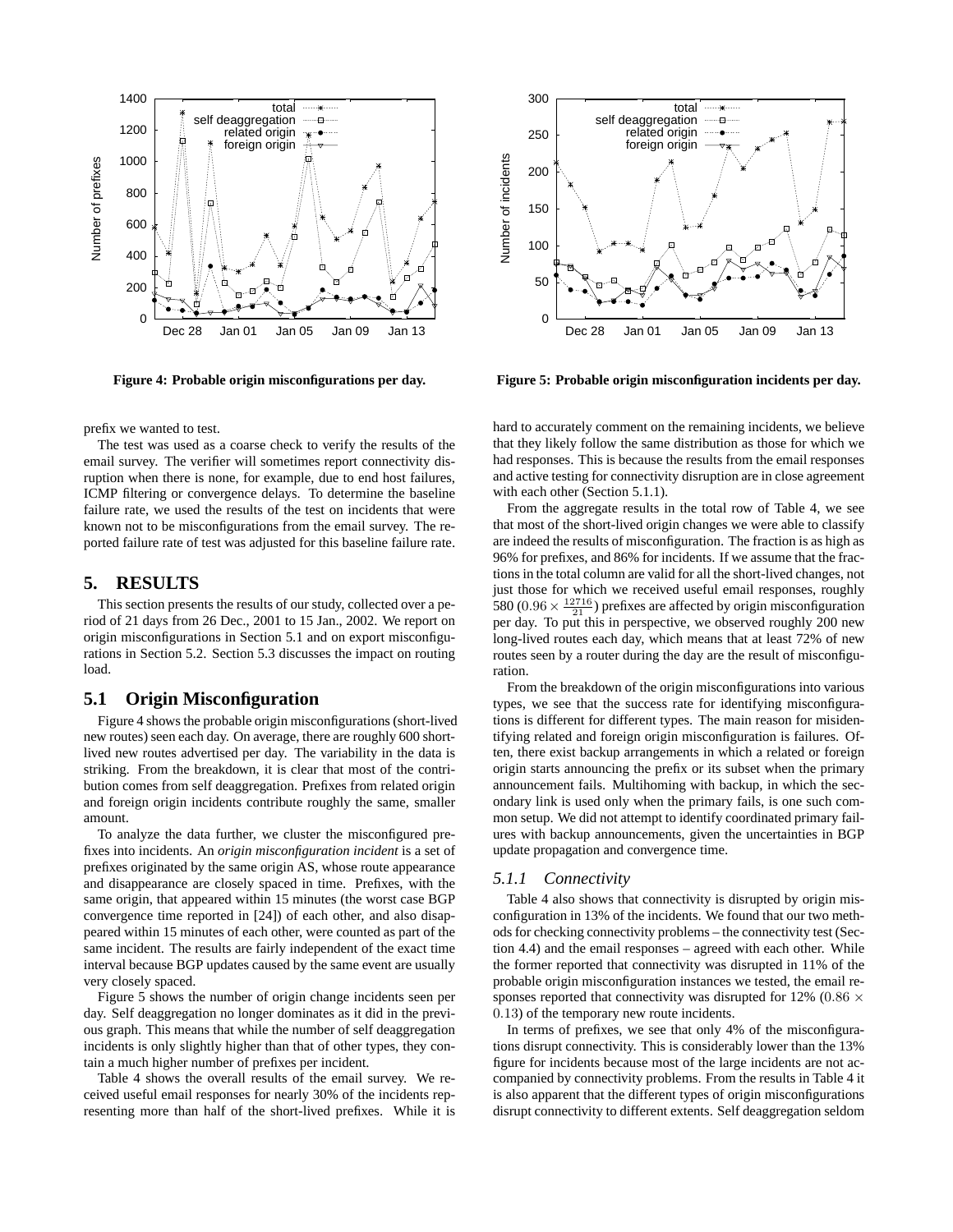| <b>Type</b>           | $\overline{\text{Prefixes (top)}}$ | Classified       | <b>Misconfigurations</b> |                   | Non-misconfigurations |
|-----------------------|------------------------------------|------------------|--------------------------|-------------------|-----------------------|
|                       |                                    |                  | All                      | Connectivity      |                       |
|                       | Incidents (bottom)                 | (% of total)     | (% of classified)        | (% of misconfigs) | (% of classified)     |
| Self deaggregation    | 8424                               | 5598<br>$(66\%)$ | 5519<br>(99%`            | 74<br>$(01\%)$    | 79<br>$(01\%)$        |
|                       | 1648                               | (37%)<br>616     | 563<br>$(91\%)$          | $(02\%)$<br>13    | $(09\%)$<br>53        |
| <b>Related Origin</b> | 2341                               | $(49\%)$<br>15   | $(93\%)$<br>1068         | $(05\%)$<br>54    | $(07\%)$<br>85        |
|                       | 969                                | 229<br>(24%)     | (82%)<br>188             | (13%)<br>25       | (18%)<br>41           |
| Foreign origin        | 1951                               | $33\%$<br>64.    | $(83\%)$<br>535          | (27%<br>42        | 7%<br>1 ()′           |
|                       | 1131                               | 257<br>(23%)     | (75%)<br>194             | 85<br>(44%)       | (25%)<br>63           |
| <b>Total</b>          | 2716                               | 7393<br>$(58\%)$ | 7122<br>$(96\%)$         | 270<br>$(04\%)$   | 27<br>$(04\%)$        |
|                       | 3748                               | 1102<br>(29%)    | (86%)<br>945             | (13%)<br>123      | 157<br>$14\%$         |

Table 4: Results for origin misconfiguration. The classified column lists the number classified using email replies. Out of those, the all subcolumn specifies the number of misconfigurations, the *connectivity* subcolumn lists misconfigurations that disrupted connectivity, and the non-misconfigurations column specifies the number that were not misconfigurations (i.e. false positives in our analysis).



**Figure** 6: **Fraction** of **incidents** with  $\leq x$  **prefixes.** Note that the **y-axis does not start at zero.**

causes connectivity problems, while foreign origin leads to connectivity disruption in almost half the misconfiguration incidents.

Interestingly, in some cases the impact on connectivity was not observed at the time by the network operators yet they confirmed that the incident reported would have caused connectivity problems. This failure to observe connectivity problems can happen for several reasons. First, some operators have no means of detecting connectivity problems in the absence of customer complaints. Second, most incidents that disrupt connectivity are short-lived, and users have come to expect intermittent failures on the Internet. Third, most connectivity incidents involved more-specifics of a stable prefix announcement. Because of sparse usage of Internet address space, they tend to affect only a small number of hosts.

To estimate the overall impact of misconfigurations on connectivity, we extrapolated the classified data by type to cover all of the incidents. The result is around 25 incidents that disrupt connectivity per day. To put this in perspective, we also counted failures as the short-lived disappearance of a prefix from all vantage points.<sup>4</sup> There were approximately 1000 failure incidents per day. Thus compared to failures, the globally visible misconfigurations we study do not play a large role in connectivity disruptions.

## *5.1.2 Prefixes and Incidents*

In Table 4, the statistics for prefixes are quite different from those of incidents. The reason can be seen in Figure 6, which plots the cumulative distribution function (CDF) of the number of prefixes in an incident for non-misconfigurations, all misconfigurations and misconfigurations that disrupt connectivity. It shows that while all the categories have a single prefix for roughly three quarters of all incidents, the misconfigurations have a heavier tail, with some of the incidents consisting of close to 1000 prefixes. The number of prefixes in non-misconfigurations is much smaller because they represent intentional events or configurations; usually, operators do not intentionally inject large number of prefixes into the global routing tables. The number of prefixes in misconfiguration incidents that impact connectivity is usually small, but goes as high as 30 during the period of study.

#### *5.1.3 Duration of Misconfigurations*

Figure 7 plots the CDFs of the duration of short-lived origin changes. Roughly half the misconfigurations last for less than 10 minutes, roughly 80% of them are corrected in less than an hour, and 95% of them are corrected in lessthan 10 hours. Short lived origin changes that are not misconfigurations last much longer; 55% last more than an hour, and 20% last more than 10 hours. The difference in the lifetime of misconfigurations and non-misconfigurations intuitively makes sense because, barring failures, non-misconfigurations represent intentional changes made to achieve policy objectives (Section 6.1), and thus work on timescales longer than those of accidental changes.

The graph in Figure 7 also shows that misconfigurations that disrupt connectivity get fixed sooner; only 50% of them last more than 10 minutes, and only 5% of them last more than an hour. We speculate that these misconfigurations are detected sooner than other misconfigurations, and are fixed with higher priority.

#### **5.2 Export Misconfiguration**

Figure 8 shows the number of probable export misconfigurations per day broken down by type. Each export misconfiguration is an AS-path in violation of some export policy. A *bad-export-sequence* is an ordered sequence of the three (or more with siblings) ASes that identifies the policy violation. The graph shows the number of AS-paths with a bad-export-sequence in them.

As we did for origin misconfigurations, we cluster export misconfigurations into incidents. A *export misconfiguration incident* is the set of paths with the same bad-export-sequence that appears and disappears at roughly the same time. Figure 9 shows the export

<sup>4</sup>While some short-lived BGP withdrawals can occur without failures, most of them are caused by failures [25].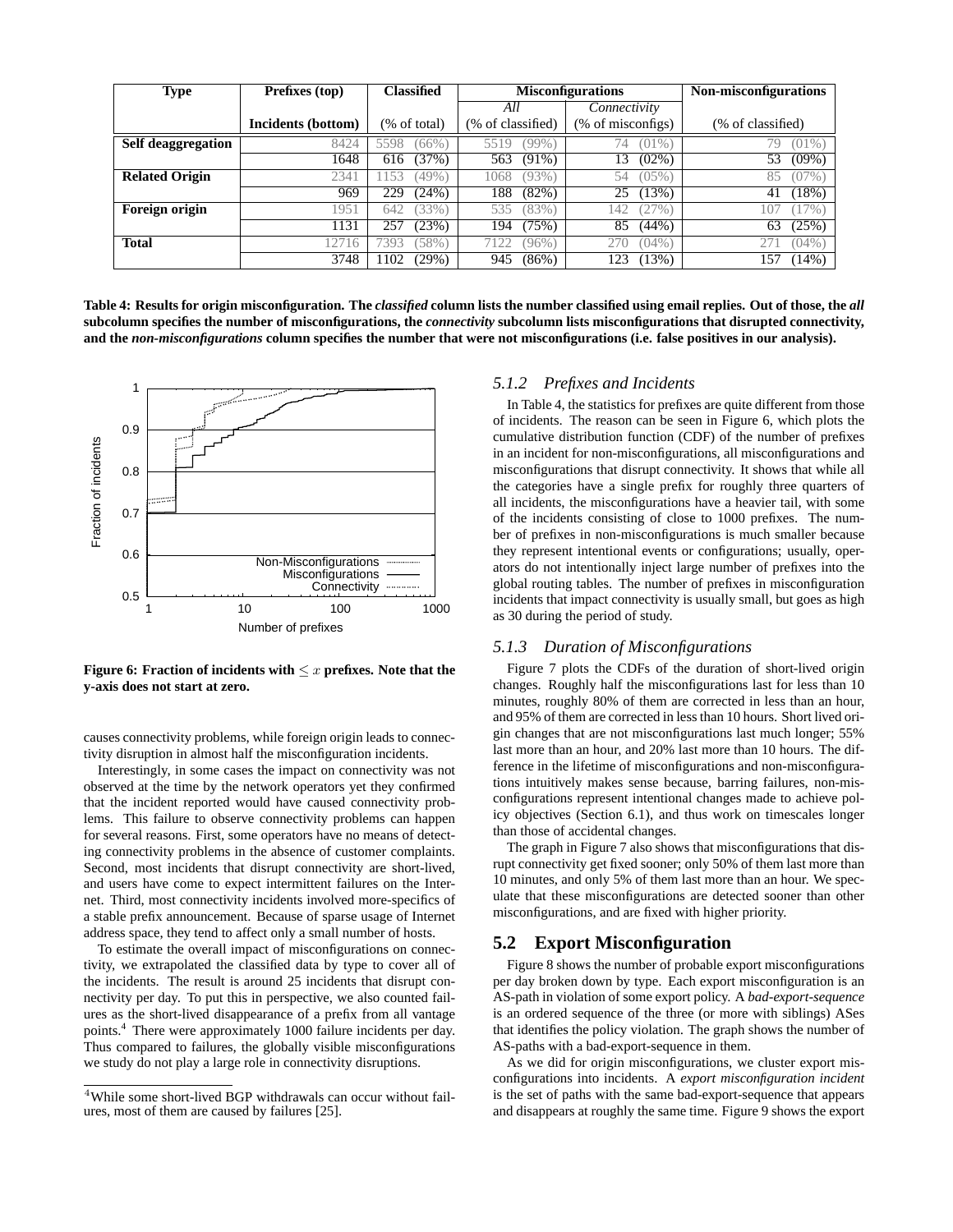| Type                                           | Paths (top)        | <b>Classified</b> | <b>Misconfigurations</b> | <b>Non-Misconfigurations</b> |
|------------------------------------------------|--------------------|-------------------|--------------------------|------------------------------|
|                                                | Incidents (bottom) | $%$ of total)     | (% of classified)        | (% of classified)            |
| $Provider \rightarrow AS \rightarrow Provider$ | 898                | 545<br>$(61\%)$   | 512<br>$(94\%)$          | 33<br>$(06\%)$               |
|                                                | 370                | (37%)<br>138      | (83%)<br>114             | (17%)<br>24                  |
| Provider $\rightarrow$ AS $\rightarrow$ Peer   | 478                | (43%)<br>205      | $(98\%)$<br>201          | $(02\%)$<br>4                |
|                                                | 225                | $(31\%)$<br>70    | $(94\%)$<br>66           | $(06\%)$<br>4                |
| $Peer \rightarrow AS \rightarrow Provider$     | 519                | 489<br>$(94\%)$   | $(99\%)$<br>486          | 3.<br>$(01\%)$               |
|                                                | 43                 | $(44\%)$<br>19    | $(89\%)$<br>17           | $(11\%)$<br>2                |
| $Peer \rightarrow AS \rightarrow Peer$         | 141                | $(70\%)$<br>98    | (93%)<br>91              | $(07\%)$                     |
|                                                | 46                 | (39%)<br>18       | (78%)<br>14              | (22%)<br>4                   |
| <b>Total</b>                                   | 2036               | 1337<br>$(66\%)$  | 1290<br>$(96\%)$         | 47<br>$(04\%)$               |
|                                                | 684                | 245<br>(36%)      | $(86\%)$<br>211          | 34<br>(14%)                  |

Table 5: Results for export misconfiguration. The classified column specifies the number classified using email replies. The next two **columns list the number classified as misconfigurations and non-misconfigurations respectively.**

![](_page_6_Figure_2.jpeg)

**Figure** 7: **Fraction** of short-lived routes lasting  $\leq x$  mins.

![](_page_6_Figure_4.jpeg)

**Figure 8: Probable export misconfigurations per day.**

misconfiguration incidents per day. It is clear that the peak on Jan 11 in Figure 8 was a result of a single incident.

Table 5 shows the email survey results for export misconfiguration. Export misconfigurations do not cause connectivity problems directly, although they do bring extra traffic to the AS sourcing the

![](_page_6_Figure_8.jpeg)

**Figure 9: Probable export misconfiguration incidents per day.**

problem. In some cases, our respondents observed link congestion and slowdowns, and in only a handful of incidents did they experience total outages. For simplicity, we ignore the connectivity outages due to export misconfigurations.

As in the case of origin misconfiguration, the misconfiguration detection accuracy is high. Most export misconfiguration incidents involve providers instead of peers, most likely because there are more AS-pairs with provider-customer relationship than peers.

# **5.3 Routing Load**

Misconfigurations increase the load on the routing system by inserting spurious prefixes in the global BGP tables, and more importantly, by generating unnecessary updates to be processed by other BGP speakers. We define *routing load* as the fraction of updates seen due to misconfigurations. Updates due to misconfiguration are announcements and withdrawals of the new route for origin misconfiguration, and of AS-paths containing the bad-export-sequence for export misconfiguration.

Figure 10 plots the routing load experienced due to misconfigurations calculated using 15 minute averages to smooth bursts. The *confirmed* line represents the load due to misconfigurations confirmed using the email survey. The second line represents an extrapolation of routing load if the unclassified probable misconfigurations were problems at the same rate as the classified ones. While the load was low most of the time, it was more than 5% for 5% of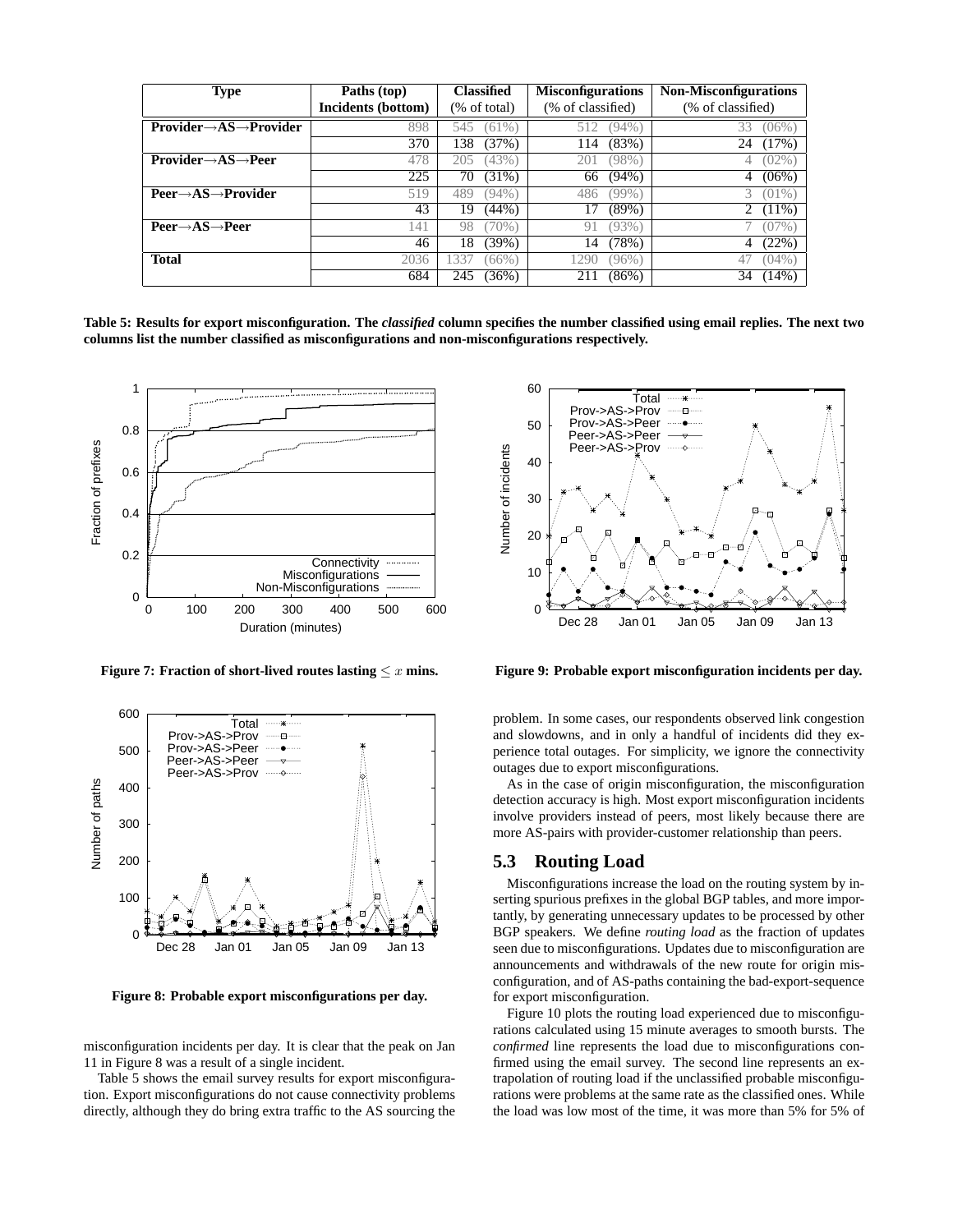![](_page_7_Figure_0.jpeg)

**Figure** 10: **Fraction** of 15 minute intervals with  $\leq x\%$  routing **load due to misconfigurations.**

the time, more than 10% for 2% of the time, and goes higher than 60% in the extreme even with 15 minute averaging (mainly because of deaggregation spikes). A routing load of 60% means that the update arrival rate more than doubled due to misconfigurations. This means that during certain periods of time, updates due to misconfiguration dominate in the same manner as those due to session resets [28].

As an example, Figure 11 shows the microscopic behavior of routing load around a misconfiguration incident that was confirmed by an operator. The graph plots the number of BGP updates received per minute by the RouteViews listener for a 60 minute period on 28 December when a major event occurred. The number of updates due to misconfigurations is small most of the time, but peaks astronomically for a very short time when a major misconfiguration happens.

# **6. CAUSES OF MISCONFIGURATIONS**

We need to understand why misconfigurations occur before we can prevent them. Our aim is to be able to prevent all types of misconfigurations, despite the differing impact for the incidents we observed, because all have the potential to cause significant disruption in future incidents. In this section, we discuss the causes of the misconfigurations we observed based on information provided by the network operators who took part in our survey. The fidelity with which we can attribute causes to incidents is limited by the responses we received. Nevertheless, from the bulk of email responses, we were able to identify the common causes described below. Note that not all of the causes are mutually exclusive.

To categorize the causes, we use the standard classification of human errors into *slips* and *mistakes* [33]. *Slips* refer to errors in the execution of an otherwise correct plan. Examples include typos and forgetting a configuration command. *Mistakes* refer to errors in which the execution went as planned, but the plan itself was incorrect. Examples include implementation logic bugs and poor operational practices. It is not always possible to distinguish between a slip and a mistake; when in doubt we classify the cause as a slip assuming that the operators constructed the right mental plan for the configuration change.

![](_page_7_Figure_7.jpeg)

**Figure 11: Microscopic view of BGP updates at RouteViews**

# **6.1 Origin Misconfigurations**

**around the time of a misconfiguration incident.**

The causes of origin misconfiguration are shown in Table 6, which also lists the causes for short-lived new routes that were not misconfigurations. At the beginning of our study, we expected most of the misconfigurations to be caused by slips, but from the table it is clear that mistakes and slips are roughly equally responsible. We discuss mistakes first, and then slips.

*Initialization bugs.* During the course of this study we came across a frequent occurrence, in which an AS would announce several more-specific prefixes and withdraw them within 2-6 minutes. The number of more-specific prefixes ranged from 1-1000, with a median around 10. The operators who responded to such incidents claimed that they had made no configuration changes that could have caused this leak, but their router rebooted (intentionally or not), an interface went down or they ran their maintenance scripts during that time. We discovered that while a router is being rebooted or the filters are being updated, the more-specific prefixes present in the router's table can be leaked (pending new filters taking effect), only to be withdrawn when the reboot or update is complete. On deeper investigation we discovered that these occurrences are the result of a software bug in the routers of a major vendor, the interaction of configuration processing semantics with the way operators write their maintenance scripts,<sup>5</sup> or both. A bug report has been filed with the vendor, and is being investigated with the help of operators who observed this behavior.

*Reliance on upstream filtering.* Some ASes were found to announce routes based on the assumption that they would be filtered by their upstream provider, and thus would not be globally visible. In one such instance, 128 prefixes of length 32 were injected and withdrawn within half an hour. The operators involved in these incidents were surprised to hear that their announcements were being seen beyond their immediate upstream, and assured us that they would talk to their provider. Usually, this temporary route injection was done to fend off denial-of-service attacks or to load balance the incoming traffic between multiple links; when it was intended to be global, they were classified as non-misconfigurations.

*Old configuration.* A surprising cause for misconfiguration that

<sup>&</sup>lt;sup>5</sup>A possible practice that causes this behavior when updating filters is to first remove the old filters, and then to rewrite the new filters using a script. Routes can be leaked before the new filters take effect.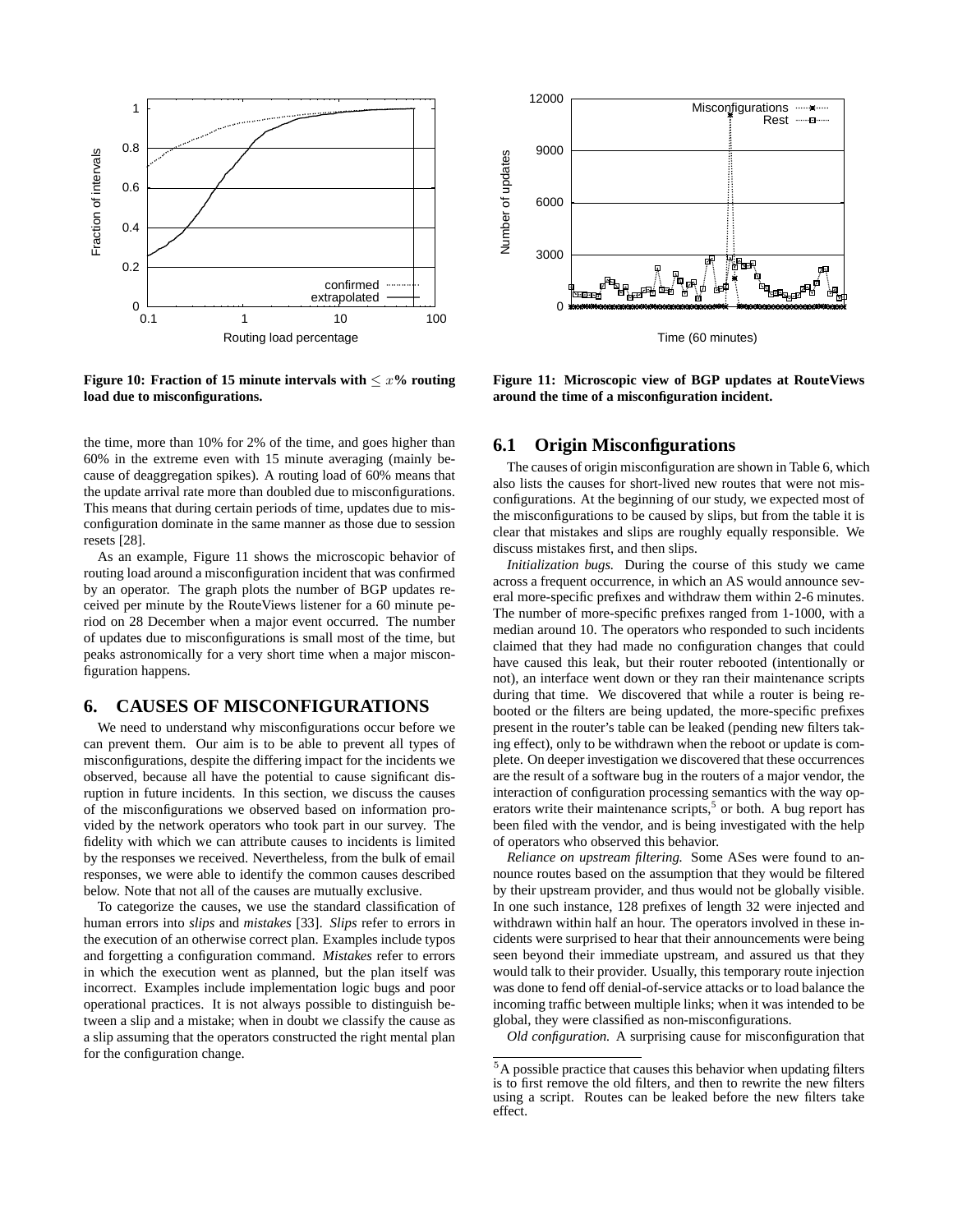| <b>Misconfigurations</b>       | Prefixes<br><i>Incidents</i> |                            | <b>Type</b>    |                          |         |
|--------------------------------|------------------------------|----------------------------|----------------|--------------------------|---------|
|                                | Total                        | Connectivity               | Total          | Connectivity             |         |
| Initialization bug             | (22%)<br>1580                | $\overline{0}$<br>$(00\%)$ | $(05\%)$<br>43 | $(00\%)$<br>$\mathbf{0}$ | mistake |
| Reliance on upstream filtering | 977<br>(14%)                 | $(00\%)$<br>$\overline{0}$ | 431<br>(46%)   | 0<br>$(00\%)$            | mistake |
| Old configuration              | 72<br>$(01\%)$               | (39%)<br>28                | $(04\%)$<br>36 | (56%)<br>20              | mistake |
| Redistribution                 | (32%)<br>2294                | $(00\%)$<br>1              | 43<br>(05%)    | $(02\%)$<br>1            | slip    |
| Community                      | $(01\%)$<br>99               | 2<br>$(02\%)$              | 28<br>(03%)    | 2<br>$(07\%)$            | slip    |
| Hijack                         | $(01\%)$<br>101              | 101 (100%)                 | 54<br>$(06\%)$ | 54 (100%)                | slip    |
| Forgotten filter               | $(01\%)$<br>53               | $(02\%)$                   | 13<br>$(01\%)$ | $(08\%)$                 | slip    |
| Incorrect summary              | $(00\%)$<br>26               | $(00\%)$<br>$\overline{0}$ | $(02\%)$<br>17 | $\Omega$<br>$(00\%)$     | slip    |
| Unknown configuration error    | 1053<br>(15%)                | 39<br>$(04\%)$             | $(10\%)$<br>90 | 12<br>(13%)              | slip    |
| Miscellaneous                  | 88<br>$(01\%)$               | 16<br>(18%)                | 38<br>$(04\%)$ | 10<br>(26%)              |         |
| Unclassified                   | 779<br>(11%)                 | 82<br>(11%)                | 152<br>(16%)   | 23<br>(15%)              |         |
| Non-misconfigurations          | Prefixes<br><i>Incidents</i> |                            |                |                          |         |
| Failure                        |                              | (34%)<br>91                |                | (32%)<br>50              |         |
| Testing                        |                              | (24%)<br>66                |                | (28%)<br>44              |         |
| Migration                      |                              | 51<br>(19%)                |                | 26<br>(17%)              |         |
| Load balancing                 |                              | $(08\%)$<br>22             |                | (13%)<br>20              |         |
| Miscellaneous                  |                              | $(04\%)$<br>11             |                | 7<br>$(04\%)$            |         |
| Unclassified                   |                              | 30<br>$(11\%)$             |                | 10<br>$(06\%)$           |         |

#### Table 6: Causes of origin misconfiguration. The total subcolumn lists the number and percentage of misconfigurations against each cause. The *connectivity* subcolumn lists the number and percentage of misconfigurations that led to connectivity disruption.

also led to connectivity problems came to light. In some instances of this problem, operators changed the configuration on their routers correctly, but did not commit changes to stable storage. This is a separate command on most routers, but unlike text editors, there is no warning about unsaved work. When the router rebooted the next time, the old configuration came back into effect. The router then started announcing old routes. In some other instances, operators plugged in a standby router without resetting its configuration from the previous use. In some other instances, operators were not able to ascertain how the short-lived prefix announced by their router was left in its configuration file (they had announced the prefix in the past), or why the router started announcing it suddenly.

*Redistribution.* Redistribution lets an operator specify which routes learned from other routing protocols, such as OSPF, should be advertised to BGP peers. There are multiple ways of achieving this; based on the responses we got back, it was not always possible to tell which configuration style or feature went wrong. We show two common mistakes below.

## • *redistribute:*

redistribute igrp 100 route-map igrp2bgp This tells the router not to advertise everything in IGP tables that matches the route map *igrp2bgp*. If an operator fails to specify the route-map part or gets the route-map itself wrong, all the prefixes in the IGP tables would be announced via BGP.

• *aggregate-address:*

aggregate-address 192.168.0.0 \

255.255.0.0 summary-only

This tells the router not to advertise any subsets of the prefix. But if *summary-only* is forgotten, all the more-specific prefixes in the routing table would be advertised.

If redistribution is not done correctly, it can lead to a large number of faulty prefix advertisements (as is evident in the large prefix to incident ratio), such as in the AS7007 incident [31]. It also exposes BGP to variations in the IGP protocol.

*Communities.* Attaching the wrong community attribute to prefixes was another major cause of origin misconfigurations. BGP communities are used by ASes to color their routes to express policies such as "don't propagate further," or "export only to your immediate peers" [5]. When incorrect communities attributes are attached to routes, prefixes get propagated beyond where they were intended, or worse, do not get propagated at all.

*Hijacks.* Occasionally, an unrelated AS announces address space owned by another  $AS^6$ . Although the potential to do this is a major security flaw, the more common cause of this is a typo, when the misconfigured AS owns prefixes that are similar (small edit distance [8]) to the hijacked prefix. Extrapolating from the results in Table 4, we get roughly 310 prefix hijacks incidents, or roughly 15 incidents per day. 7

*Forgotten filter.* This represents the instances in which the operators responded with "yes, this is a misconfiguration; I forgot to filter these routes." No further details were provided.

*Incorrect summary.* By applying an incorrect summary mask an AS can announce an address block that is larger or smaller than the intended block. For instance, 255.255.0.0 is the right prefix mask for 192.168.0.0/16, but using 255.255.255.0 yields 192.168.0.0/24, and using 255.0.0.0 yields 192.0.0.0/8. Fortunately, none of these events caused connectivity problems, sometimes as a result of the longest matching prefix rule. There were many incidents of small ASes announcing /8s (mostly, 6[1234].0.0.0/8) that have not been allocated to any organization as a single block.

*Unknown configuration error.* This refers to cases when the operators responded with "yes, this is a misconfiguration; I made a mistake while making some configuration changes," with no accompanying detail on what aspect of the configuration was wrong.

Most of the miscellaneous category includes configuration errors not already listed. It contains six interesting incidents involving routing registries. The operators configured their routers correctly,

 ${}^{6}$ In one incident, a portion of the address space of a major router vendor was hijacked, apparently because they used their real netblocks in product documentation.

 $7$ Operators have also been known to inject announcements for rival operators' machines (/32s) to cause connectivity problems.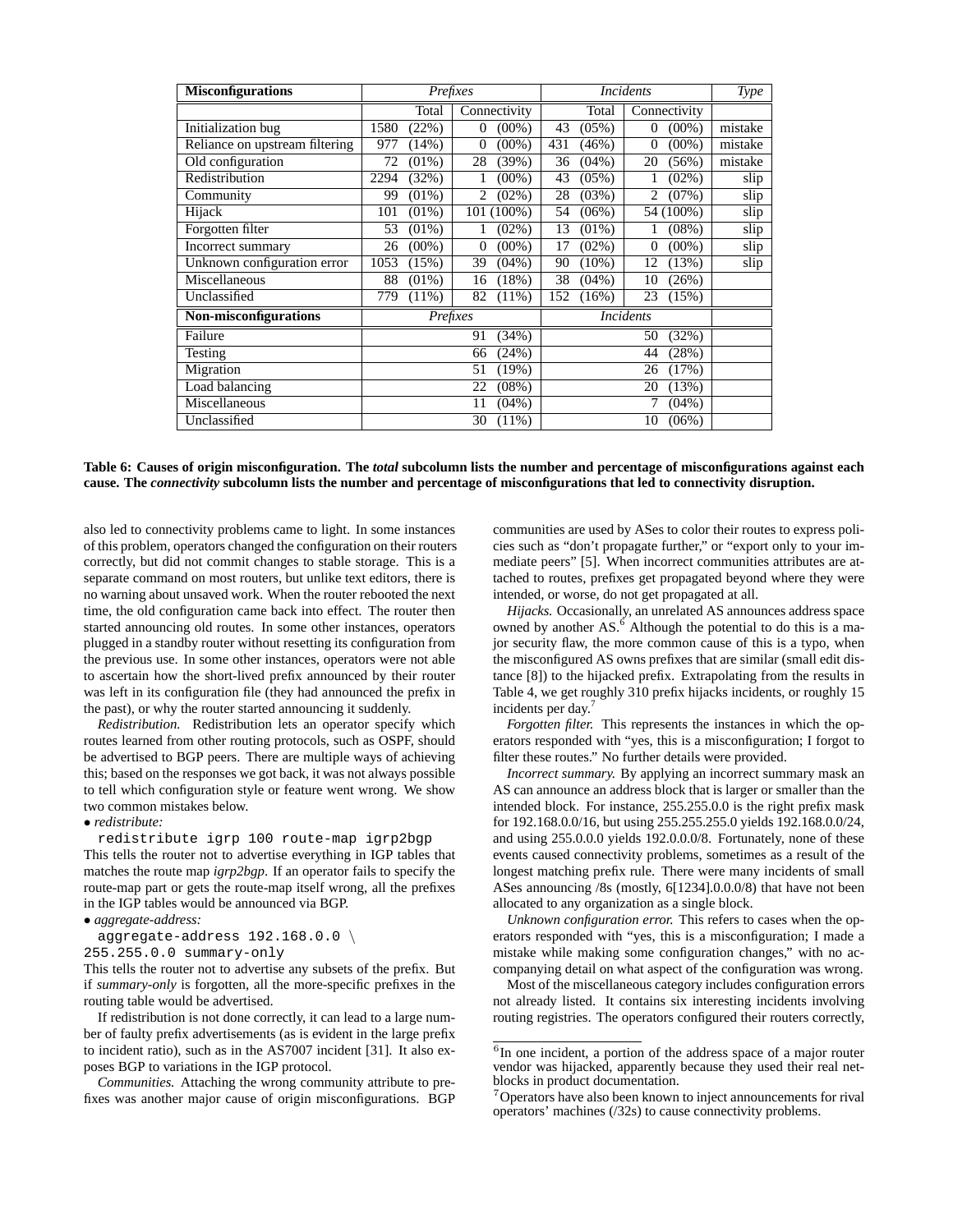| <b>Misconfigurations</b>    | Paths           | <b>Incidents</b> | Type    |
|-----------------------------|-----------------|------------------|---------|
| Prefix based config         | $(08\%)$<br>98  | 46<br>(22%)      | mistake |
| Old configuration           | $(02\%)$<br>20  | $(04\%)$<br>9    | mistake |
| Initialization bug          | $(01\%)$<br>18  | $(04\%)$<br>9    | mistake |
| <b>Bad ACL</b> or route map | (34%)<br>445    | $(04\%)$<br>8    | slip    |
| <b>Typo</b>                 | 153<br>(12%)    | $(06\%)$<br>13   | slip    |
| Forgotten filter            | $(08\%)$<br>109 | (07%)<br>15      | slip    |
| Community                   | (05%)<br>69     | 37<br>(18%)      | slip    |
| Unknown config error        | (15%)<br>193    | (07%)<br>14      | slip    |
| Miscellaneous               | 22<br>$(02\%)$  | $(02\%)$<br>5    |         |
| Unclassified                | (13%)<br>162    | 54<br>(26%)      |         |
| Non-misconfigurations       | Paths           | <i>Incidents</i> |         |
| <b>Backup Arrangement</b>   | (47%)<br>22     | (38%)<br>13      |         |
| Special Arrangement         | (28%)<br>13     | (32%)<br>11      |         |
| Failure                     | (19%)<br>9      | (21%)<br>7       |         |
| Unclassified                | 3<br>$(06\%)$   | 3<br>$(09\%)$    |         |

**Table 7: Causes of export misconfiguration. Parentheses contain the percentage of misconfigurations due to that cause.**

but made mistakes in registering their route objects with RIPE. Filtering based on RIPE data is becoming increasingly common in Europe, and their correct routes were rejected by many ASes due to the misconfigured registry data. The operators then withdrew their announcements, corrected their registry information, and reannounced the routes. These incidents highlight the dangers of having a misconfigured trusted source; problems can arise even when the operators get their router configuration right.

#### *6.1.1 Non-Misconfigurations*

Table 6 also shows the reasons for non-misconfigurations. The causes behind them are interesting as they lend insight into valid (or intentional) reasons for short-lived routes and how operators use the knobs provided by BGP.

*Failures.* Some ASes use configurations in which an announcement with a different origin or a more-specific prefix takes place during failures. The most common instance of this is multi-homing with backup for an organization that does not have its own AS number, and is thus advertised by its second provider's AS number for the duration of the failure. In some instances, even organizations with their own AS numbers were found to have backup arrangements by which their backup provider would advertise their address space on failures using a (normally less preferred) static route. A small fraction of self deaggregation incidents are also the result of failures; when a primary link fails, announcements for more-specifics go out through the (low capacity) secondary link to maintain connectivity for the important subnets within the organization. Sometimes, failures also revealed a previously hidden origin that was announcing the address space persistently, but none of our BGP peers were choosing the route offered by it.

Testing. The second leading cause of intentional short-lived routes that were not misconfigurations was testing. Operators often test their present or future configuration on the Internet by directly applying the planned configuration changes or simulating a link failure, checking the results with route servers before returning to the base configuration. In several instances, testing was done to discover the filtering properties of the upstream providers (instead of asking them).

*Migration.* When moving physically to a new location, to a new provider, or to a new address space, operators migrate their networks in a way that ensures connectivity at least to the important

![](_page_9_Figure_8.jpeg)

**Figure 12: Prefix based configuration. The misconfiguration is uncovered when the link** A**-**C **fails.**

hosts. As a result, there are windows of time during the migration phase when short-lived announcements are generated; for instance, when moving a subnet at a time.

*Load balancing.* Operators were also found to generate shortlived announcements in an attempt to load-balance their traffic between more than one link to the Internet. Often, this is done in an iterative fashion; by changing the size of the subset address space announced out via a particular link, observing the traffic ratios and so on. Also, when faced with a sudden shift in traffic patterns, BGP becomes a convenient tool to manage the incoming traffic.

The miscellaneous category mainly includes denial-of-service attack mitigation, and troubleshooting of routing problems.

## **6.2 Export Misconfiguration**

We now discuss the causes behind export misconfiguration, which are listed in Table 7. The first three causes are mistakes, while the rest are slips. As before, the contribution of mistakes is significant, but less pronounced than that for origin misconfigurations. The causes that are common with those in Table 6 have already been explained in Section 6.1; we discuss the others below.

*Prefix based configuration.* This was found to be the biggest cause of export misconfiguration incidents. The problem is illustrated in Figure 12.  $P1$  and  $P2$  are providers of A, and C is a customer of A. C also has a path to  $P1$  that does not go through A. Since  $A$  is the provider of  $C$ , it provides transit to  $C$  by exporting routes to both P1 and P2. This policy is expressed as "it is OK to export  $C's$  prefixes to  $P1$  and  $P2$ ," which can be implemented by listing the prefixes explicitly or specifying that the origin AS should be  $C$ .

The above configuration works properly in absence of failures, since  $A$  always choses the direct path to  $C$  (routes from customers) are preferred, so the path to  $C$  through  $P1$  is not selected). Thus all the traffic that comes to A for C is sent via link  $A-C$ . Now assume that the link  $A-C$  fails. A would hear announcements for  $C$ 's prefixes through P1. Based on its configuration it would announce this route to  $P2$ , thus becoming a transit between  $P1$  and  $P2$  for all traffic for C. In most cases this is an unexpected violation of policy (in some cases there is an intended arrangement between ASes to provide backup paths; such instances were not classified as misconfigurations); the intended policy being to provide transit to  $C$ 's traffic when the incoming or outgoing link is  $A-C$ , but not otherwise. The misconfiguration can be avoided by configuring a different policy: export routes for  $C$  only when the AS-path is  $C$ (AS-path based filtering). Corrections to filters were made by the network operators when we told them about this error.

The problem with prefix based configuration holds even when either one or both of  $P1$  and  $P2$  are peers of A, though ISPs usually do a better job of filtering routes received from their peers.

*Bad ACL or route map.* This refers to instances in which oper-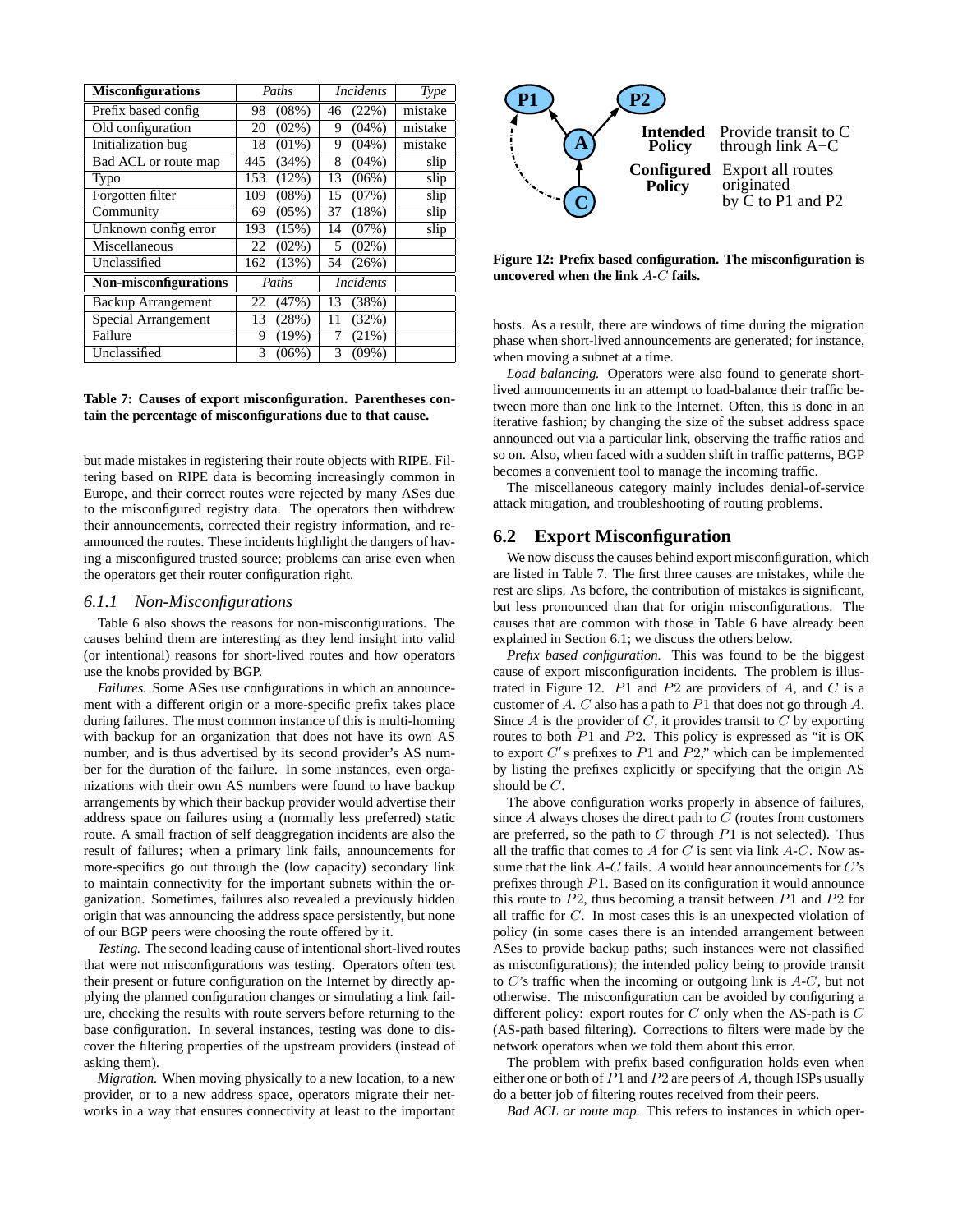ators said they made a mistake while programming route maps or access control lists (ACL) in their routers.

Table 7 also shows the reasons why some potential export misconfigurations were not misconfigurations. It lends insight into instances in which the relationship inference algorithm fails. Sometimes a *backup arrangement* exists between two or more ASes, by which they provide connectivity to each other in face of failures. Effectively, the relationship between them changes during failures, and we classify it as a probable misconfiguration based on the relationship during normal operation. *Special arrangement* refers to instances where the relationship between ASes are more complex than those listed in Table 2. The most common instance of this occurs when AS-X is a customer of AS-Y for all traffic but provides transit to AS-Y for a certain set of prefixes. The inference algorithm assumes that ASes have the same relationship for all prefixes, and hence flags these instances as probable misconfigurations. Sometimes, *failures* reveal new edges between ASes; the inference algorithm can conclude the wrong relationship between such ASes.

## **7. DISCUSSION**

In his study of computer system reliability in 1985 [15], Jim Gray notes:

*The top priority forimproving system availability isto reduce administrative mistakes by making self-configured systems with minimal maintenance and minimal operator interaction. Interfaces that ask the operator for information or ask him to perform some function must be simple, consistent and operator fault-tolerant.*

The misconfigurations we have uncovered show that BGP router configuration is far from meeting this goal. In this section, we discuss how we might progress toward it, with suggestions that run the gamut from straightforward human factors design to implications for router and protocol design. Unfortunately, there is no magic bullet but rather a set of tasks that we believe can significantly reduce the Internet's vulnerability to accidental errors.

# **7.1 User Interface Design**

There is a wealth of literature [27, 32, 33] that deals with designing the user interfaces of systems to minimize human errors. Relevant principles include: safe defaults; the more serious the consequences of the error, the less likely it should be that an operator will make it; consistency across versions; large edit distances between correct and incorrect settings; and minimization of dependence between multiple lines of configuration.

It is clear from the causes of misconfigurations that these principles have not been followed in the design of the router CLI (command line interfaces) of major vendors, and yet they could reduce errors. Applied systematically, we estimate by inspection that this could prevent around 10% of the incidents. For example, dangerous features such as redistribution could be changed so that operators explicitly list the prefixes to be announced through BGP rather than of leaving the door open to IGP variations. Indeed, the operator community is aware that some features are more error-prone than others and best practice documents do discourage their use [17]. However, this is clearly not sufficient to prevent misconfigurations; they will continue to occur until the router CLI is re-designed.

We were surprised to learn that a poor understanding of router command semantics (mistakes) were responsible for a large percentage of misconfigurations. Instead, we had expected improper execution of a sound plan (slips) to dominate. This suggests that the available configuration features are a poor fit to the tasks at hand, and that more apt features or semantics could reduce misconfigurations. For example, transactional semantics for configuration

changes – allowing a router to apply all changes or none – would eliminate around 20% of the origin misconfiguration incidents.

# **7.2 High-Level Languages and Checking**

It is apparent that router configuration is a low-level detailed task and therefore error-prone. Configuration tools that would let operators express policy directly in a high-level form (from which lower-level configuration can be generated) would potentially reduce many errors. For instance, the problem with prefix-based configuration, responsible for 22% of the export misconfiguration incidents, is caused by a simple high-level policy that is not obvious for operators to express at the CLI level.

We are not the first to suggest the use of high-level configuration specifications. For example, RPSL [1] is a high-level routing policy specification for use with the Internet Routing Registries (IRRs), and various network management systems (NMS) include high-level policy tools. However, these tools have generally not caught on with ISP operators. We asked operators why and discovered a variety of reasons, both technical and non-technical. First, the multiplicity of router vendors and versions makes any NMS non-universal; this weakens the case for using it as it must be used in addition to other tools. NMSs are of limited use unless they are flexible enough to support the full range of ISP policy, and of course vendor "lock-in" is a concern in the industry. Finally, the features provided by NMSs tend to lag new router features.

In light of these reasons, we observe that it seems compelling that any high-level interface be supported directly by the router vendors. A more viable short term approach may be to target configuration checking, rather than high-level configuration. A checker allows operators free use of low-level constructs. It looks for consistency within and between configurations, and warns the operators when a safety property has been violated, for example when a required routemap remains undefined. It may also prove effective to annotate configuration with optional, high-level, declarative expressions of the intended policy, as this would provide greater scope for consistency checking. One configuration checker has already been proposed for intra-domain traffic engineering in [13], and the authors describe it as an effective tool. Checking selfconsistency has already proved to be highly effective for systems code [11], where high-level safe languages are often eschewed in favor of more flexible, low-level constructs.

## **7.3 Database Consistency and Registries**

Many misconfigurations were the result of incorrect or inconsistent data being used for active configuration, due to typos and outdated router configuration. Part of the difficulty underlying these misconfigurations is database consistency. There are at least three different databases involved in configuration at various stages. First, each router contains its own version of configuration information. Second, the ISP maintains configuration-related data in its NMS. Third, allocations and policies may be maintained in industry-wide IRRs. If these databases are not derived from one another then inconsistency will lead to errors. One interesting kind of error we observed was correct filtering based on incorrect registry data. That is, if the ISP database and registry database become inconsistent, then the ISP's routers can be configured correctly but still suffer from misconfiguration as other ISP's routers filter their announcements based on incorrect registry entries.

Given these kind of errors, it seems compelling that consistency mechanisms be built directly into routers, e.g., the router update the registry directly, or at least check against it for consistency. Unfortunately, there are no such checks today, and the information in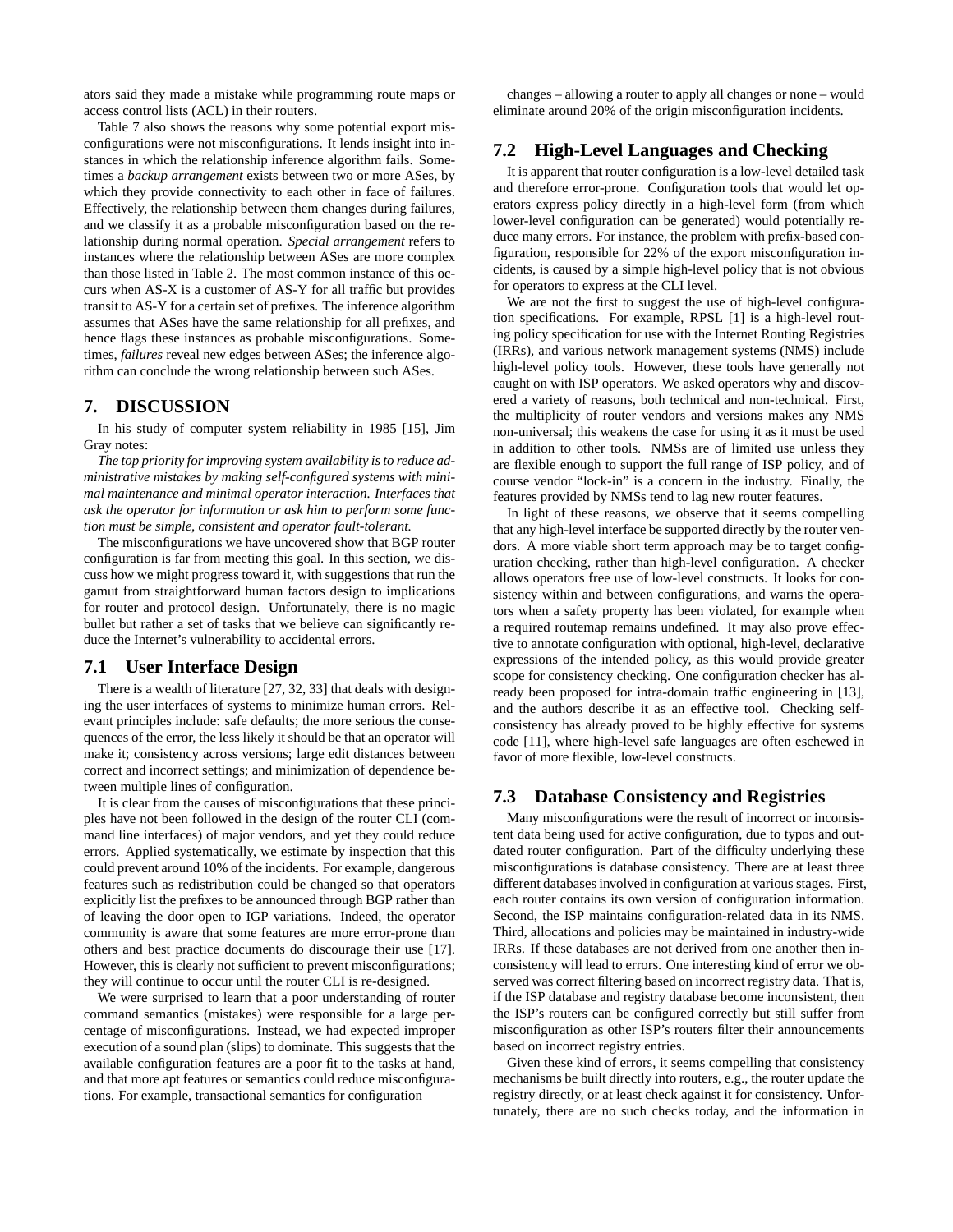|                             | <b>Total Prefixes</b> | <b>Registered Origins</b> | <b>Consistent Origin(s)</b> | Inconsistent Origin(s) |
|-----------------------------|-----------------------|---------------------------|-----------------------------|------------------------|
| Single Origin AS            | 15228                 | 101952                    | 70458 (69%)                 | 31494 (31%)            |
| <b>Multiple Origin ASes</b> | '720                  | 523                       | 293 (19%)                   | 1230 (81%)             |

**Table 8: Effectiveness of the IRRs in detecting misconfigured origins.**

the registries is widely believed to be inaccurate.<sup>8</sup> We looked at the correspondence between registries and actual announcements while we were trying to determine how to best identify misconfigurations, and indeed, frequently there is a mismatch. Table 8 shows the fraction of correct entries present in the IRRs for a BGP snapshot taken on 28 September, 2001. A prefix is considered to have consistent origin(s) if all the ASes it is originated by are registered as origin ASes in at least one (i.e., a best case scenario) of the regional registries (ARIN, APNIC, RIPE) or the RADB. The table shows that less than 70% of the single origin AS prefixes are advertised by their registered origin ASes, and more than 80% of the multiple origin ASes have at least one unregistered origin AS.

# **7.4 Protocol Extensions**

Our work can also be used to help evaluate BGP protocol changes that aim to reduce misconfigurations. For example, S-BGP is one proposed extension to BGP in which routing announcements are authorized and authenticated as they travel along the AS-path to prevent improper announcements [22], whether accidental or malicious. We can readily determine from our data which kinds of misconfiguration S-BGP would prevent if it were deployed (assuming the registries on which it depends were up to date) and which it would not. S-BGP would prevent related and foreign origin misconfigurations, including hijacks, but would not prevent selfdeaggregation or export errors. The latter comprise roughly half of the incidents and the majority of the incorrect prefix routes.

A different set of protocol changes would provide safe visibility to misconfigurations so that they get fixed. A problem with the way filtering is currently implemented is that it fails silently. A router silently drops bad announcements, and no information is returned to the source of misconfiguration. Indeed, we came across instances where an ISP's customer had a long-running misconfiguration but we were able to see it only when the ISP took off its filters while troubleshooting an unrelated problem. If instead of quietly dropping all buggy announcements, the ISP had informed its customer of the misconfiguration, it would have been fixed much sooner. This problem is analogous to the one observed in [39], where hosts and routers silently dropped packets with a bad checksum, which left no information for finding broken routers.

Currently, there is no systematic way in which misconfigurations are detected. In most instances, they are detected because of connectivity problems, BGP table blow-ups, some other operator observing the faulty announcement, or daily audits. The duration of the misconfigurations can be significantly reduced if there were tools that would verify the dynamic state of the system. A possible way of doing this is using the thousands of public looking glasses (some of which we use in our connectivity test). Currently, these looking glasses are used by humans to manually debug routing problems if they persist long enough for someone to notice, but there is no reason why a similar facility could not be used automatically by routers to check their advertisements.

# **8. RELATED WORK**

There have been numerous other studies of faults in computer systems. Notable among these are Gray's studies on failures with Tandem's computer system [15, 16], in which he discovered that the biggest causes of outages were software bugs (62%) followed by operations (15%). A decade ago, Danzig et al. analysed DNS traces and discovered that a large fraction of traffic was due to bugs and poor implementation choices [10], and a more recent study confirms that implementation bugs and configuration mistakes are still responsible for a significant fraction of the traffic [4]. Labovitz et al. studied wide area backbone failures and, among other results, concluded that misconfigurations could be responsible for 12% of the incidents [25]. Our work is most similar to the last study, but focuses specifically on the role of misconfigurations in BGP, and provides a more detailed treatment of this area.

There has also been much recent work that considers the various instabilities in BGP, beginning with the study by Labovitz et al. that analysed excessive churn due to implementation deficiencies [26]. In a continuation of that work they showed that convergence properties of path vector protocols such as BGP are much worse than previously assumed [24]. It has also been shown that independent and uncoordinated policies in BGP can lead to persistent route oscillations [18, 40]. Most recently, the impact of Internet worms on BGP stability has been studied [9]. Our study complements all of this work by analyzing the impact of another source of instability in inter-domain routing: the misconfiguration of BGP speaking routers.

Our study is preceded by various efforts that regularly provide statistics to monitor BGP instability, the presence of private identifiers [35] in the global routing table, and the growth behavior of BGP tables [2, 19, 20]. These projects are outgrowths of the operations community and have proved very useful at both helping to quantify problems and identifying the culprits (which may act as a deterrent to negligent configuration). Our work identifies different classes of misconfigurations and provides significantly more information on their occurrence, impact and causes. In other recent work, Zhao et al. have analyzed prefixes that are announced by multiple origin ASes (MOAS) [41]. They identify BGP misconfiguration as one of the potential causes along with multi-homing and failures. Our work is focused exclusively on misconfigurations and includes the MOAS incidents due to misconfigurations.

Finally, to put our work in perspective, human errors have been studied by researchers in many different domains [27, 32, 33, 37]. Our study is a first step towards identifying the causes of errors in BGP, and in turn that is the first step towards fixing the problems that could cause both small and large-scale disruptions in the future.

# **9. CONCLUSIONS**

We have presented the first systematic study of BGP configuration errors that propagate across the backbone of the Internet. Our study focused on two kinds of misconfigurations: the accidental insertion of routes into the global BGP tables (origin misconfiguration); and the accidental propagation of routes that should have been filtered (export misconfiguration). As input, we analyzed the BGP updates taken from RouteViews, which has views from 23

<sup>8</sup>RIPE has recently started a routing registry consistency project which aims to improve the consistency of the registry information [36].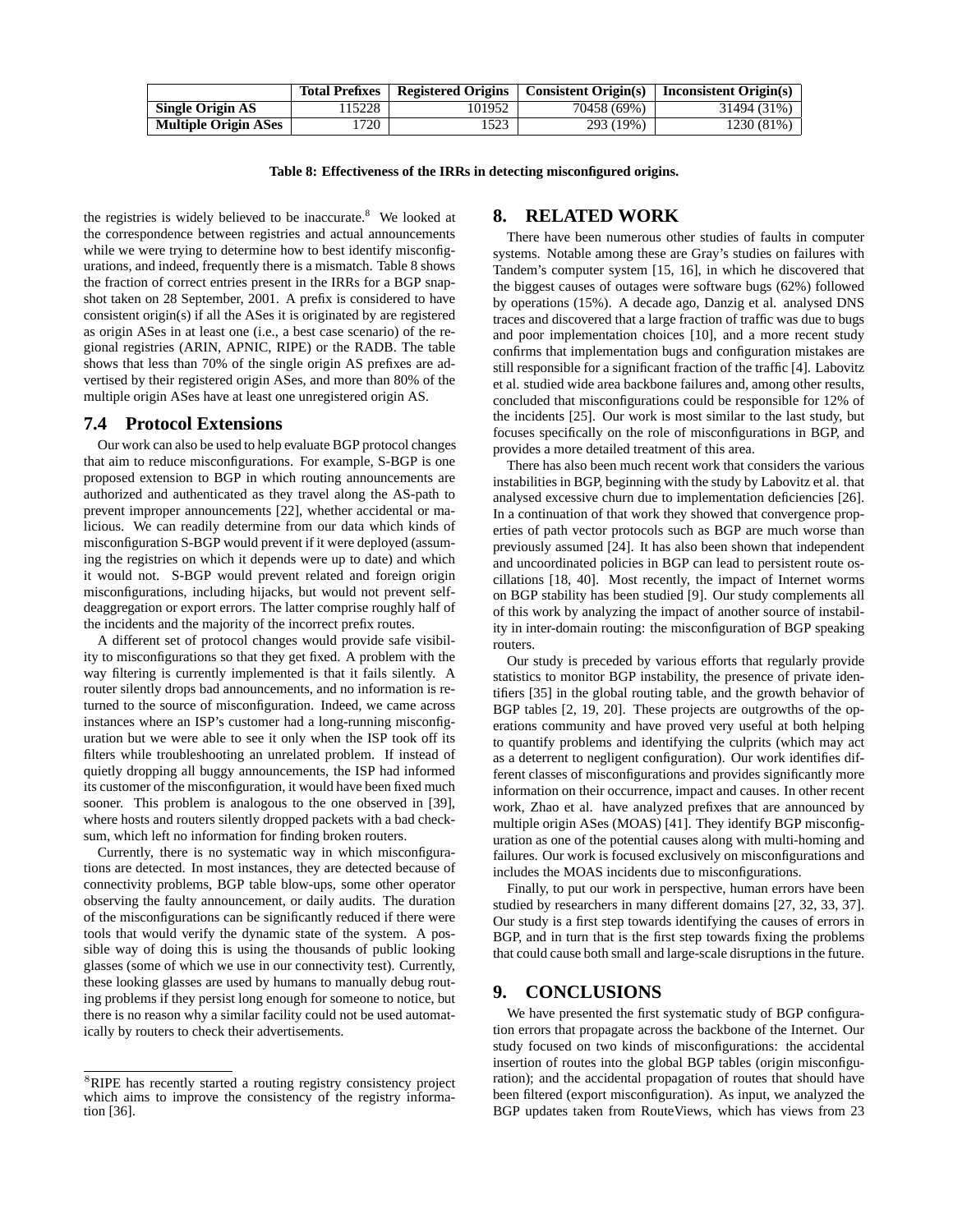different vantage points across a diverse set of ISPs, over a period of 21 days. We showed how simple heuristics can be used to find misconfigurations in the stream of BGP updates. While our purpose was to study these incidents, we note that our heuristics could be used by other researchers to factor out misconfigurations from their experiments.

We were surprised by the extent of the misconfiguration that we observed. We found that 200-1200 prefixes, equivalent to 0.2-1% of the global table size, suffer from misconfiguration each day. To put this in perspective, close to 3 in 4 of the new route announcements per day are the result of misconfiguration. This is perhaps even more surprising in light of the fact that our results underestimate of the actual level of misconfiguration, probably significantly, because our methodology is conservative and considers only certain types of mistakes.

We also analyzed the impact of misconfigurations on Internet connectivity by actively probing paths that we suspected were faulty. We found that connectivity was surprisingly robust to most misconfigurations. It was affected in only 4% of the misconfigured announcements or 13% of the misconfiguration incidents. The routing load due to misconfigurations, however, was not insignificant. 2% of the time, it was more than 10% of the total update load, and it went higher than 60% of the total update load on at least on one occasion, even with 15 minute averaging.

To validate our results, we used email to survey the operators involved in the incidents. We further used the goodwill we built with operators (by alerting them of previously unknown problems) to compile a list of the causes of misconfiguration. We found these causes to be diverse, and not limited to human slips as we expected at the beginning of this study. Configuration features such as redistribution that control the fate of a large number of prefixes were the largest contributors to misconfigured announcements. We also uncovered a potential bug in the software of a major router vendor. For export misconfigurations, we found a common practice that led to undesired behavior during failures.

Our ultimate goal is to understand how human errors can be minimized in large distributed systems. We have argued for some simple changes in router and protocol design that would eliminate the potential for some of the errors we observed, reduce the likelihood of others, and minimize the impact when they did occur. These include high-level policy specification as part and parcel of routers, automated verification of configuration, and transactional semantics for configuration commands. We have become convinced that there is much that can be done to improve the operational reliability of Internet routing, and we see this paper as a step in that direction.

# **10. ACKNOWLEDGMENTS**

This study would not have been possible without the cooperation of the operators who took time to respond to us. We thank David Meyer for RouteViews, and Lixin Gao for scripts from [14]. We also used public traceroute servers and data collected by CAIDA's Skitter project [38]; our thanks to the people who manage these resources.

Ben Black and Brad Volz helped us to understand the operational aspects of inter-domain routing. We also acknowledge the kind support of the nice folks who run the UW-CSE and UW campus networks, and their understanding towards the occasional complaints that our experiments generated.

This work was supported by DARPA under grant no. F30602- 00-2-0565.

# **11. REFERENCES**

- [1] C. Alaettinoglu, C. Villamizar, E. Gerich, D. Kessens, D. Meyer, T. Bates, D. Karrenberg, and M. Terpstra. Routing Policy Specification Language (RPSL). RFC 2622, IETF, June 1999.
- [2] T. Bates. The CIDR Report. http://www.employees. org/˜tbates/cidr-report.html.
- [3] A. Brown and D. A. Patterson. Embracing Failure: A Case for Recovery-Oriented Computing (ROC). In *High Performance Transaction Processing Symposium*, Oct. 2001.
- [4] N. Brownlee, kc Claffy, and E. Nemeth. DNS Measurements at a Root Server. In *Globecom*, Nov. 2001.
- [5] E. Chen and T. Bates. An Application of the BGP Community Attribute in Multi-home Routing. RFC 1998, IETF, Aug. 1996.
- [6] J. M. Christensen and J. M. Howard. Field Experience in Maintenance. In *NATO Symposium on Human Detection and Diagnosis of System Failures*, 1981.
- [7] Cisco Documentation. http://www.cisco.com/univercd/cc/td/doc/ cisintwk/ics/icsbgp4.htm.
- [8] T. Cormen, C. Leiserson, and R. Rivest. *Introduction to Algorithms*. McGraw Hill, 1993.
- [9] J. Cowie, A. Ogielski, B. Premore, and Y. Yuan. Global Routing Instabilities during Code Red II and Nimda Worm Propagation. http://www.renesys.com/ projects/bgp\_instability.
- [10] P. B. Danzig, K. Obraczka, and A. Kumar. An Analysis of Wide-area Name Server Traffic: A Study of the Domain Name System. In *ACM SIGCOMM*, Sep. 2000.
- [11] D. Engler, D. Y. Chen, S. Hallem, A. Chou, and B. Chelf. Bugs as Deviant Behavior: A General Approach to Inferring Errors in Systems Code . In *SOSP*, Oct. 2001.
- [12] J. Farrar. C&W Routing Instability. NANOG mail archives. http://www.merit.edu/mail.archives/ nanog/2001-04/msg00209.html.
- [13] A. Feldmann and J. Rexford. IP Network Configuration for Intradomain Traffic Engineering. *IEEE Network Magazine*, Sep. 2001.
- [14] L. Gao. On Inferring Autonomous System Relationships in the Internet. In *IEEE Global Internet Symposium*, Nov. 2000.
- [15] J. Gray. Why Do Computers Stop and What Can Be Done About It? Technical Report 85.7, Tandem Computers, June 1985.
- [16] J. Gray. A Census of Tandem System Availability Between 1985 and 1990. Technical Report 90.1, Tandem Computers, Jan. 1990.
- [17] B. Greene and P. Smith. Essential IOS Features Every ISP Should Consider (v 2.9), June 2001.
- [18] T. Griffin and G. T. Wilfong. An Analysis of BGP Convergence Properties. In *ACM SIGCOMM*, pages 277–288, Aug. 1999.
- [19] G. Huston. BGP Table Statistics. http: //www.telstra.net/ops/bgp/index.html.
- [20] IPMA Project. http://www.merit.edu/ipma/.
- [21] B. H. Kantowitz and R. D. Sorkin. *Human Factors: Understanding People-System Relationships*. Wiley, 1983.
- [22] S. Kent, C. Lynn, and K. Seo. Secure Border Gateway Protocol (Secure-BGP). *IEEE JSAC*, 18(4), Apr. 2000.
- [23] T. Kernen. Traceroute.org. http://www.traceroute.org/.